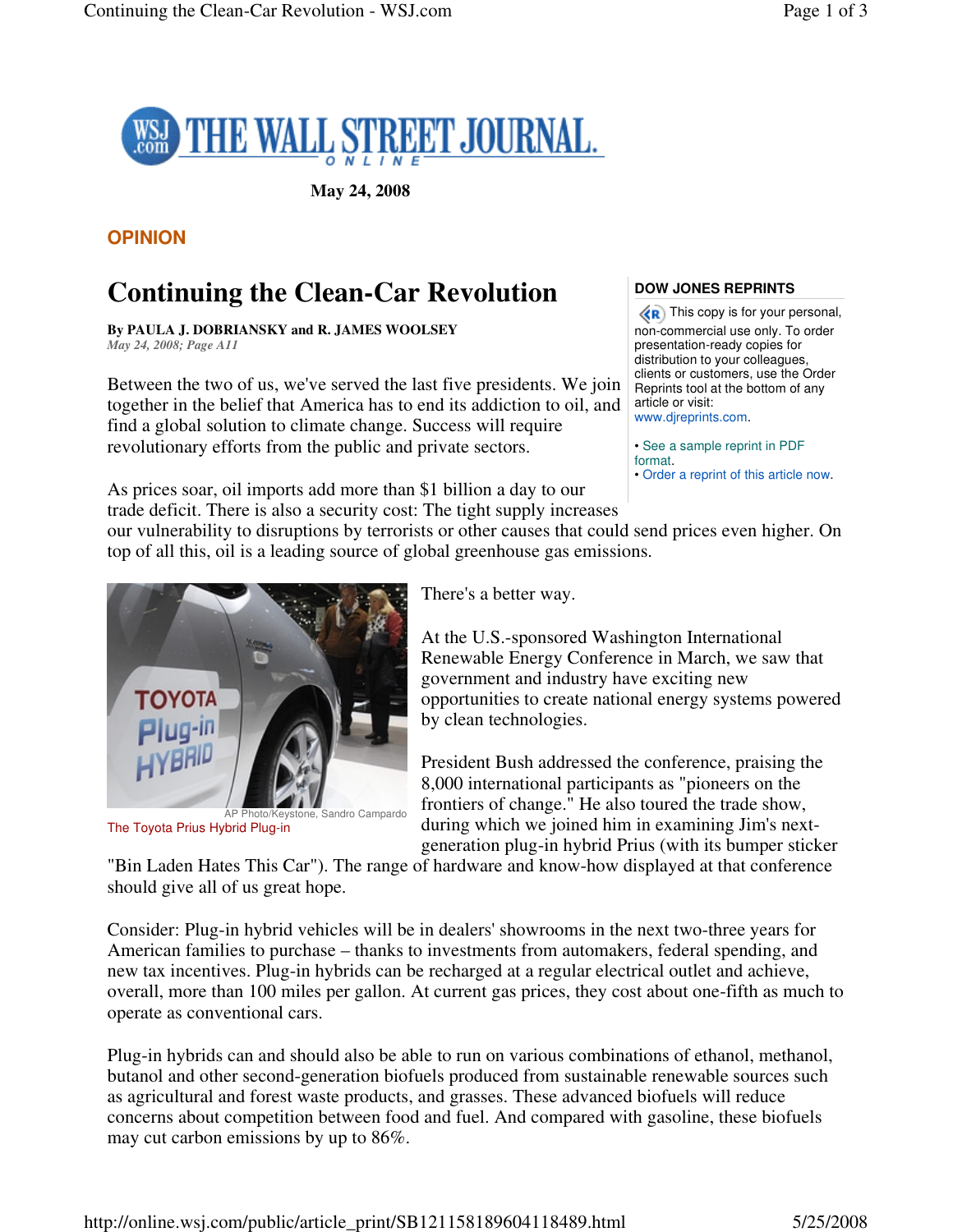For example, a plug-in burning E-85 (85% ethanol) when it needs liquid fuel can get up to 500 miles more per gallon of fossil fuel. A billion dollars of federal investment and new federal mandates, strengthened by the joint action of the Bush administration and Congress, are boosting advanced biofuels. Growing commitments of venture capital are validating their commercial promise.

We'll also need to change the way we produce electricity for American families and businesses. The federal government and leading U.S. companies must increase their support for renewable energy and low-carbon advanced nuclear technologies, and also for the development of new coalfired power plants that sequester carbon and thus emit few or no greenhouse gases. Windgenerated electricity is now among the fastest growing U.S. industries, having increased by more than 400% since 2000.

These new ways to produce and use energy are the beginning of a clean technology revolution, one that will allow us to sever the linkage between economic growth and fossil fuels.

The global economy has changed dramatically over the past 20 years; and major emerging economies must also join the effort to slow, stop and eventually reverse the growth of emissions. We'll need to respect that national capabilities and circumstances vary, so we must work out a coherent way for each nation to determine the best way to reach the goals we each set.

The Major Economies Process, launched by the president last year, brings together countries representing some 80% of the world's economic output, energy use and greenhouse gas emissions – in pursuit of key elements for a new international agreement on climate change. Leaders of major economies will meet this summer to finalize plans.

The U.S. government and cutting-edge American companies deserve credit for elevating our country's commitment to a new energy system. These efforts can quickly move us toward greater security and reduced climate changing-emissions. But much more needs to be done.

The coming years will determine whether we continue down the path of oil dependency and rising climate risks, or break our addiction and realize the promise of a clean and prosperous future.

A clean technology revolution is underway. Only if we work together on both of these goals can we get the job done.

# **Ms. Dobriansky is undersecretary of state for democracy and global affairs. Mr. Woolsey, former director of Central Intelligence, is a venture partner with VantagePoint.**

See all of today's editorials and op-eds, plus video commentary, on Opinion Journal<sup>1</sup>.

And add your comments to the Opinion Journal forum<sup>2</sup>.

**URL for this article:** http://online.wsj.com/article/SB121158189604118489.html

**Hyperlinks in this Article: (1)** http://online.wsj.com/opinion **(2)** http://forums.wsj.com/viewtopic.php? t=2663